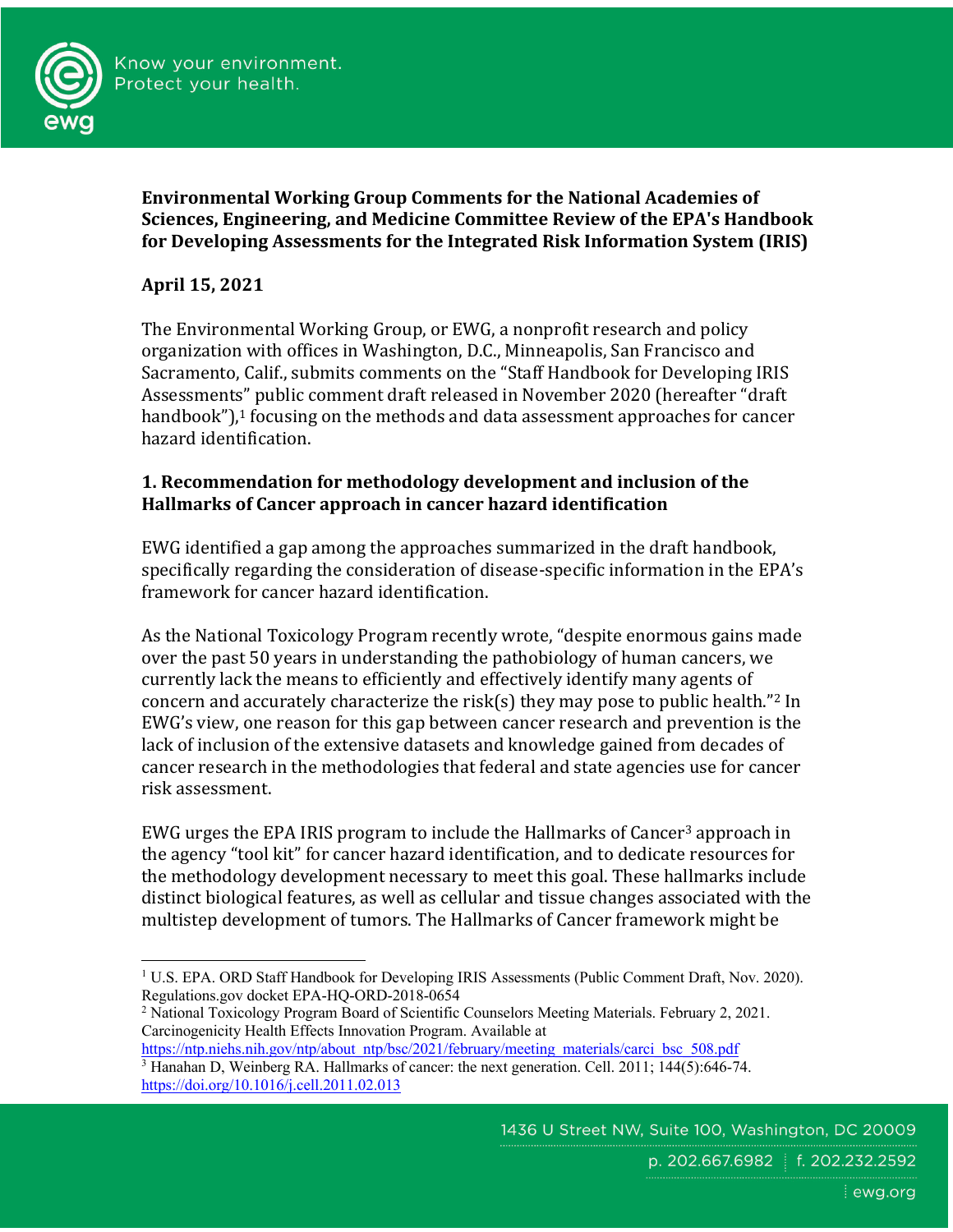

particularly informative for analyzing the cumulative effects of exposure to chemical mixtures, as highlighted in recent work from the Halifax Project.<sup>4</sup>

Current EPA approaches focus primarily on identifying single chemicals that can cause cancer all by themselves, but the Halifax Project's work highlights the strong possibility that "independently acting" carcinogens may be only the tip of the iceberg. New research is beginning to look at chemicals that are not carcinogenic themselves but that can affect normal cells in ways that make them more prone to becoming cancerous. EWG believes it is time to expand the definition of carcinogenesis beyond the idea of a single chemical acting alone. Federal research programs must begin to consider how combinations of chemicals working in concert and affecting a cell's functioning in disparate ways may result in cancer.

## **2.** Support for the inclusion of the "key characteristics" approach in the IRIS **framework with a case study on per- and polyfluoroalkyl substances**

EWG strongly supports the inclusion of the key characteristics of carcinogens approach in the draft handbook as one of the approaches that can be useful for the development of screening strategies and for the analysis and synthesis of mechanistic information. The key characteristics of carcinogens framework can facilitate the organization and characterization of data for cancer hazard identification.<sup>5</sup> Together with human and animal evidence of carcinogenicity, the key characteristics can aid in cancer hazard classification. The key characteristics approach is already incorporated in the International Agency for Research on Cancer procedures for the scientific review and evaluation of carcinogenic hazards.<sup>6</sup>

To illustrate the value of the key characteristics approach, we present a case study of per- and polyfluoroalkyl substances, or PFAS. These chemicals are an extremely large group of diverse, yet structurally similar, synthetic compounds. They are very persistent in the environment, and several well-studied members of the PFAS class

<sup>4</sup> Miller MF, Goodson WH, Manjili MH, Kleinstreuer N, Bisson WH, Lowe L. Low-Dose Mixture Hypothesis of Carcinogenesis Workshop: Scientific Underpinnings and Research Recommendations. Environ Health Perspect. 2017; 125(2):163-169. https://doi.org/10.1289/EHP411; Goodson WH, Lowe L, Gilbertson M, Carpenter DO. Testing the low dose mixtures hypothesis from the Halifax project. Rev Environ Health. 2020; 35(4):333-357. https://doi.org/10.1515/reveh-2020-0033

<sup>5</sup> Guyton KZ, Rusyn I, Chiu WA, Corpet DE, van den Berg M, Ross MK, Christiani DC, Beland FA, Smith MT. Application of the key characteristics of carcinogens in cancer hazard identification. Carcinogenesis. 2018; 39(4): 614-622. https://doi.org/10.1093/carcin/bgy031

<sup>6</sup> Samet JM, Chiu WA, Cogliano V, et al. The IARC Monographs: Updated Procedures for Modern and Transparent Evidence Synthesis in Cancer Hazard Identification. J Natl Cancer Inst. 2020;112(1):30-37. https://doi.org/10.1093/jnci/djz169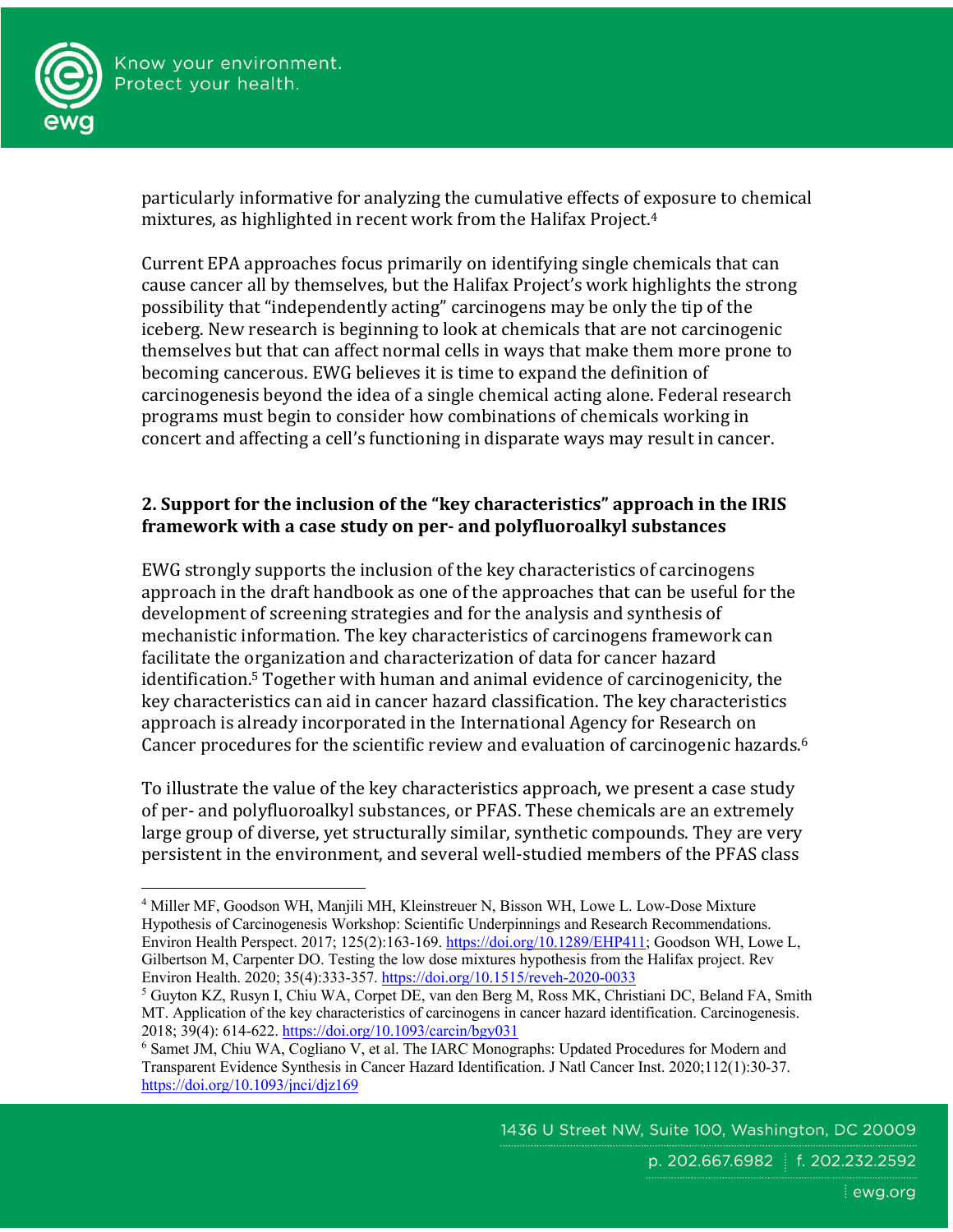



have been associated with a wide range of adverse health outcomes, including increased risk of cancer, adverse birth outcomes, male and female reproductive toxicity, and harm to the immune system, such as reduced effectiveness of vaccines.

At least five PFAS are currently undergoing IRIS assessments: PFBA, PFHxA, PFHxS, PFNA and PFDA. It is essential that the IRIS handbook be updated to allow the inclusion of critical epidemiological studies in PFAS toxicity and that similarities in PFAS toxicities across the PFAS class be considered in these ongoing assessments and in future assessments of other PFAS. As the handbook stands, certain systematic review criteria may inappropriately exclude certain studies from consideration, as outlined in the public comments submitted into the docket from the research group at the University of California, San Francisco.<sup>7</sup> Importantly, published evidence shows that there are several mechanisms of shared toxicity across PFAS, and that humans are exposed to multiple PFAS simultaneously. As such, IRIS needs to be able to consider these characteristics of PFAS as a class in the EPA's assessments.

For example, an EWG assessment of long-chain and short-chain PFAS commonly detected in drinking water and/or reviewed by the Agency for Toxic Substances and Disease Registry revealed that several toxicity targets of long-chain PFAS were shared with some short-chain PFAS (Table 1). Such a comprehensive analysis can have impacts on the conclusions of toxicity assessments for individual compounds.

For instance, PFOA and PFOS cause immune suppression in animal studies, as well as reduce the effectiveness of vaccines in humans. For PFBS, a short-chain replacement chemical, comparable animal studies do not exist, yet *in vitro* studies indicate that PFBS decreases cytokine levels, and human studies indicate that PFBS is associated with certain immune outcomes, such as asthma.<sup>8</sup> Given the documented immunotoxicity of PFOA and PFOS, these data can provide additional support for the immunotoxicity data for PFBS, increasing the overall confidence in the data. Similarly, testicular cancer and male reproductive toxicity are health concerns associated with exposure to PFOA and PFOS in epidemiological studies.<sup>9</sup> A recent epidemiological study investigated changes in the reproductive hormone

<sup>&</sup>lt;sup>7</sup> Chartres N. et al. Comments on the ORD Staff Handbook for Developing IRIS Assessments. March 1, 2021.

https://prhe.ucsf.edu/sites/g/files/tkssra341/f/wysiwyg/IRIS%20Handbook\_UCSF%20PRHE\_%20EPA%2 0IRIS\_Final%20%281%29.pdf

<sup>8</sup> Environmental Protection Agency. Human Health Toxicity Values for Perfluorobutane Sulfonic Acid (CASRN 375-73-5) and Related Compound Potassium Perfluorobutane Sulfonate (CASRN 29420-49-3). Office of Research and Development. EPA/600/R-20/345F. April 2021. Washington, DC.

<sup>9</sup> Tarapore P and Ouyang B. Perfluoroalkyl Chemicals and Male Reproductive Health: Do PFOA and PFOS Increase Risk for Male Infertility? *Int. J. Environ. Res. Public Health* 2021, 18(7), 3794; https://doi.org/10.3390/ijerph18073794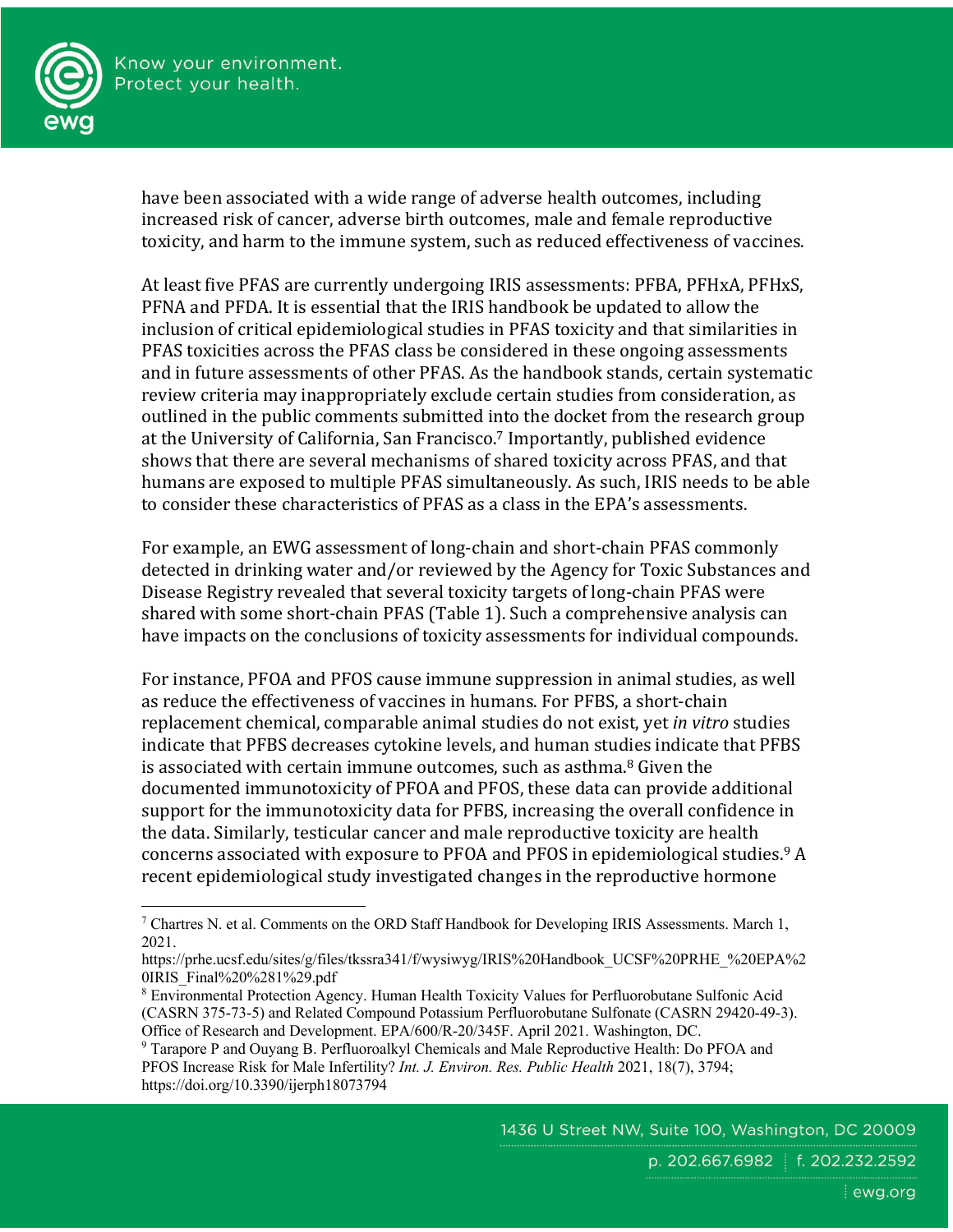

levels of offspring that are associated with maternal exposure to short-chain PFAS and identified similar findings previously described for PFOA and PFOS.<sup>10</sup>

**Table 1.** Health harms associated with long-chain and short-chain PFAS commonly detected in drinking water and used in consumer products. Data summarized by EWG from peer-reviewed research literature. Some toxicological endpoints had not yet been investigated for certain PFAS.

|                   | <b>Chemical Harm to the</b>                                                                                                                                         | <b>Harm to development</b>                                                                                                                                                                                                                                        | <b>Harm</b> to the                                                                                                | <b>Metabolic</b>                                                    |                                                                 | Changes in Increased risk of                                                                                                                                                              |
|-------------------|---------------------------------------------------------------------------------------------------------------------------------------------------------------------|-------------------------------------------------------------------------------------------------------------------------------------------------------------------------------------------------------------------------------------------------------------------|-------------------------------------------------------------------------------------------------------------------|---------------------------------------------------------------------|-----------------------------------------------------------------|-------------------------------------------------------------------------------------------------------------------------------------------------------------------------------------------|
|                   | immune system                                                                                                                                                       | and reproduction                                                                                                                                                                                                                                                  | endocrine system                                                                                                  | changes                                                             | the liver                                                       | cancer                                                                                                                                                                                    |
|                   | Weaker immune<br>response; lower<br>antibody production<br>in response to<br>vaccination;<br>increased allergic<br>response; increased<br>risk of asthma;<br>thymus | Reduced birth weight;<br>pregnancy-induced<br>hypertension;<br>preeclampsia; reduced<br>fertility; reduced duration hormones; thyroid<br>of breastfeeding; altered<br>mammary gland<br>development; harm to the<br>changes in spleen and male reproductive system | Changes in<br>hormone levels,<br>including thyroid<br>and reproductive<br>disease; hormone<br>receptor activation | Increased<br>cholesterol<br>and lipids;<br>weight gain;<br>diabetes | Increased<br>liver<br>weight;<br>changes in<br>liver<br>enzymes | Increased risk of<br>testicular, kidney or<br>breast cancer;<br>increased tumors in<br>laboratory animals;<br>evidence for one or<br>more of the key<br>characteristics of<br>carcinogens |
| PFOA*#            | Iш                                                                                                                                                                  |                                                                                                                                                                                                                                                                   |                                                                                                                   |                                                                     |                                                                 |                                                                                                                                                                                           |
| PFOS*#            | ıп                                                                                                                                                                  |                                                                                                                                                                                                                                                                   | ■                                                                                                                 |                                                                     |                                                                 |                                                                                                                                                                                           |
| PFNA*#            | ш                                                                                                                                                                   |                                                                                                                                                                                                                                                                   |                                                                                                                   |                                                                     |                                                                 |                                                                                                                                                                                           |
| PFHxS*#           | Iш                                                                                                                                                                  |                                                                                                                                                                                                                                                                   |                                                                                                                   |                                                                     |                                                                 |                                                                                                                                                                                           |
| PFDA*#            | Iш                                                                                                                                                                  |                                                                                                                                                                                                                                                                   |                                                                                                                   |                                                                     |                                                                 |                                                                                                                                                                                           |
| PFDoA#            | I۰                                                                                                                                                                  |                                                                                                                                                                                                                                                                   |                                                                                                                   |                                                                     |                                                                 |                                                                                                                                                                                           |
| PFUA <sup>#</sup> | $\bullet$                                                                                                                                                           |                                                                                                                                                                                                                                                                   |                                                                                                                   |                                                                     |                                                                 |                                                                                                                                                                                           |
| PFHxA*#           | lm.                                                                                                                                                                 |                                                                                                                                                                                                                                                                   |                                                                                                                   |                                                                     |                                                                 |                                                                                                                                                                                           |
| GenX*             | $\blacksquare$                                                                                                                                                      |                                                                                                                                                                                                                                                                   |                                                                                                                   |                                                                     |                                                                 |                                                                                                                                                                                           |
| PFBS*#            | $\bullet$                                                                                                                                                           |                                                                                                                                                                                                                                                                   |                                                                                                                   |                                                                     |                                                                 |                                                                                                                                                                                           |
| PFBA*#            | $\bullet$                                                                                                                                                           |                                                                                                                                                                                                                                                                   | $\bullet$                                                                                                         |                                                                     |                                                                 |                                                                                                                                                                                           |
| $PFHpA^{**}$      |                                                                                                                                                                     |                                                                                                                                                                                                                                                                   | $\bullet$                                                                                                         |                                                                     |                                                                 |                                                                                                                                                                                           |

\* PFAS chemicals detected by EWG in U.S. public drinking water supplies 

(https://www.ewg.org/research/national-pfas-testing/)

# PFAS included in the ATSDR toxicological profile

■ Strong evidence of health effect documented in people or in laboratory animal studies

. Moderate evidence of health effect documented in people or in laboratory animal studies

 $\blacktriangle$  Not studied or no reported association in available studies

p. 202.667.6982 | f. 202.232.2592

<sup>&</sup>lt;sup>10</sup> Nian M, Luo K, Luo F, Aimuzi R, Huo X, Chen Q, Tian Y, Zhnag J. Association between prenatal exposure to PFAS and fetal sex hormones: Are the short-chain PFAS safer? *Environmental Science & Technology*. 2020, 54, 8291-8299. https://dx.doi.org/10.1021/acs.est.0c02444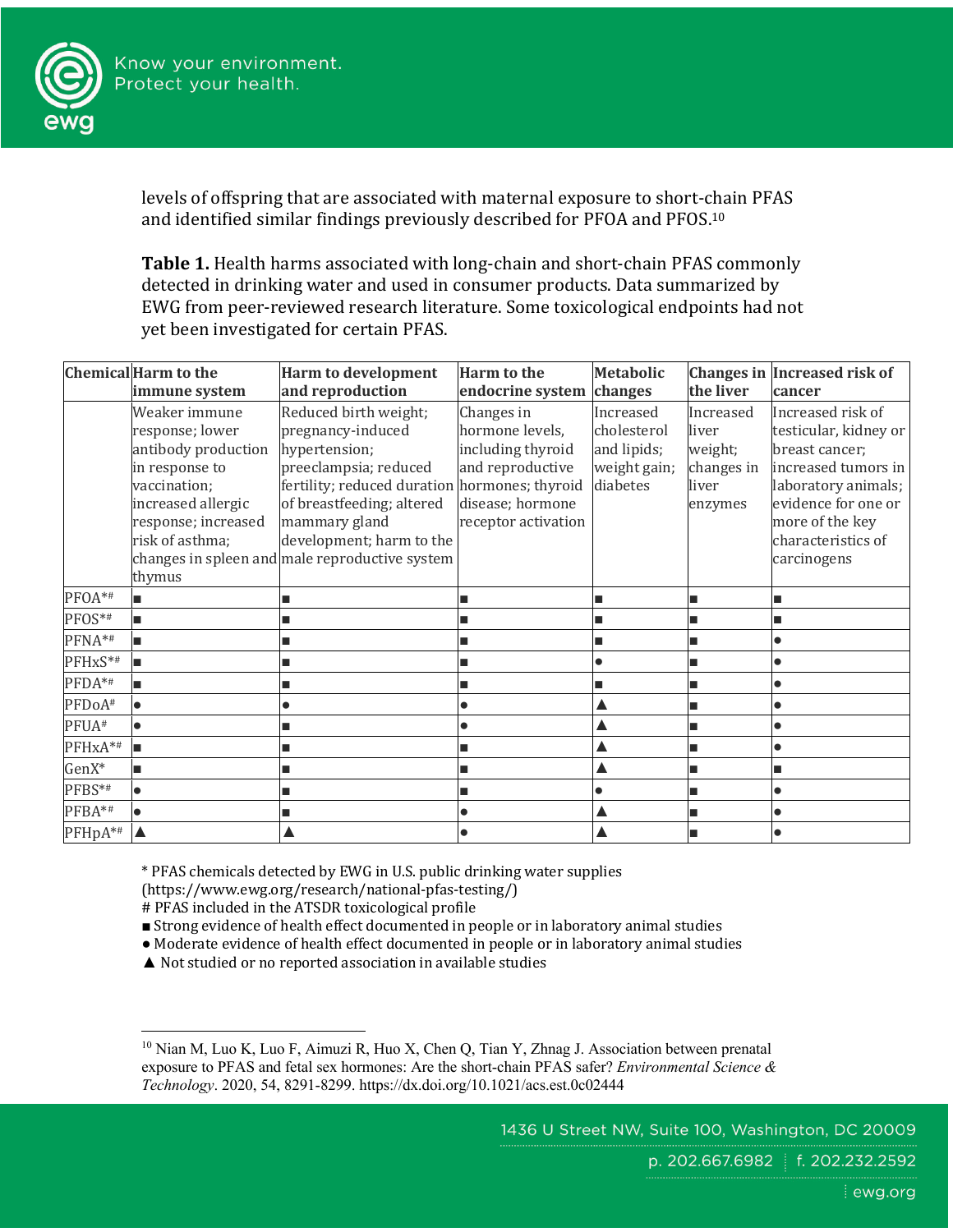

Additionally, using the key characteristics of carcinogens approach, our team evaluated 26 different PFAS, including the five currently undergoing IRIS assessments, and determined that every substance displayed at least one of the key characteristics, predominantly "mediates receptor-mediated effects," and up to five different key characteristics of carcinogens for the well-studied long-chain PFAS  $(Table 2).<sup>11</sup>$ 

| Table 2. Summary of findings assessing 26 PFAS using the key characteristics of |
|---------------------------------------------------------------------------------|
| carcinogens approach.                                                           |

| Key characteristic                                                  | <b>Evidence strength</b> |                               |                                |  |
|---------------------------------------------------------------------|--------------------------|-------------------------------|--------------------------------|--|
|                                                                     | <b>PFOA</b>              | Long-<br>chain<br><b>PFAS</b> | Short-<br>chain<br><b>PFAS</b> |  |
| KC 1 – Is electrophilic or can be<br>metabolically activated        | N/A                      | N/A                           | N/A                            |  |
| $KC 2 - Is genotoxic$                                               | N/A                      | N/A                           | N/A                            |  |
| KC 3 - Alters DNA repair or causes<br>genomic instability           | Insufficient             | Insufficient                  | Insufficient                   |  |
| KC 4 - Induces epigenetic alterations                               | Suggestive               | Suggestive                    | Insufficient                   |  |
| KC 5 - Induces oxidative stress                                     | Strong                   | Strong                        | Insufficient                   |  |
| KC 6 - Induces chronic inflammation                                 | Insufficient             | Insufficient                  | Insufficient                   |  |
| KC 7 – Is immunosuppressive                                         | Strong                   | <b>Strong</b>                 | Suggestive                     |  |
| KC 8 - Modulates receptor-mediated<br>effects                       | Strong                   | Strong                        | Strong                         |  |
| KC 9 - Causes immortalization                                       | Insufficient             | Insufficient                  | Insufficient                   |  |
| KC 10 - Alters cell proliferation, cell<br>death or nutrient supply | Suggestive               | Suggestive                    | Suggestive                     |  |

Source: Adapted from Temkin et al., 2020.<sup>11</sup>

Considering the evidence together, it is likely that PFAS as a class can affect multiple key characteristics of carcinogens. For PFAS with only one key characteristic, the finding likely resulted from a lack of data rather than data supporting no association. If PFAS assessment were done one chemical at a time, without comparing the findings with other PFAS, important mechanisms of potential

<sup>&</sup>lt;sup>11</sup> Temkin AM, Hocevar BA, Andrews DQ, Naidenko OV, Kamendulis LM. Application of the key characteristics of carcinogens to per and polyfluoroalkyl substances. *International Journal of Environmental Research and Public Health.* 2020 Mar 4;17(5):1668. doi: 10.3390/ijerph17051668.